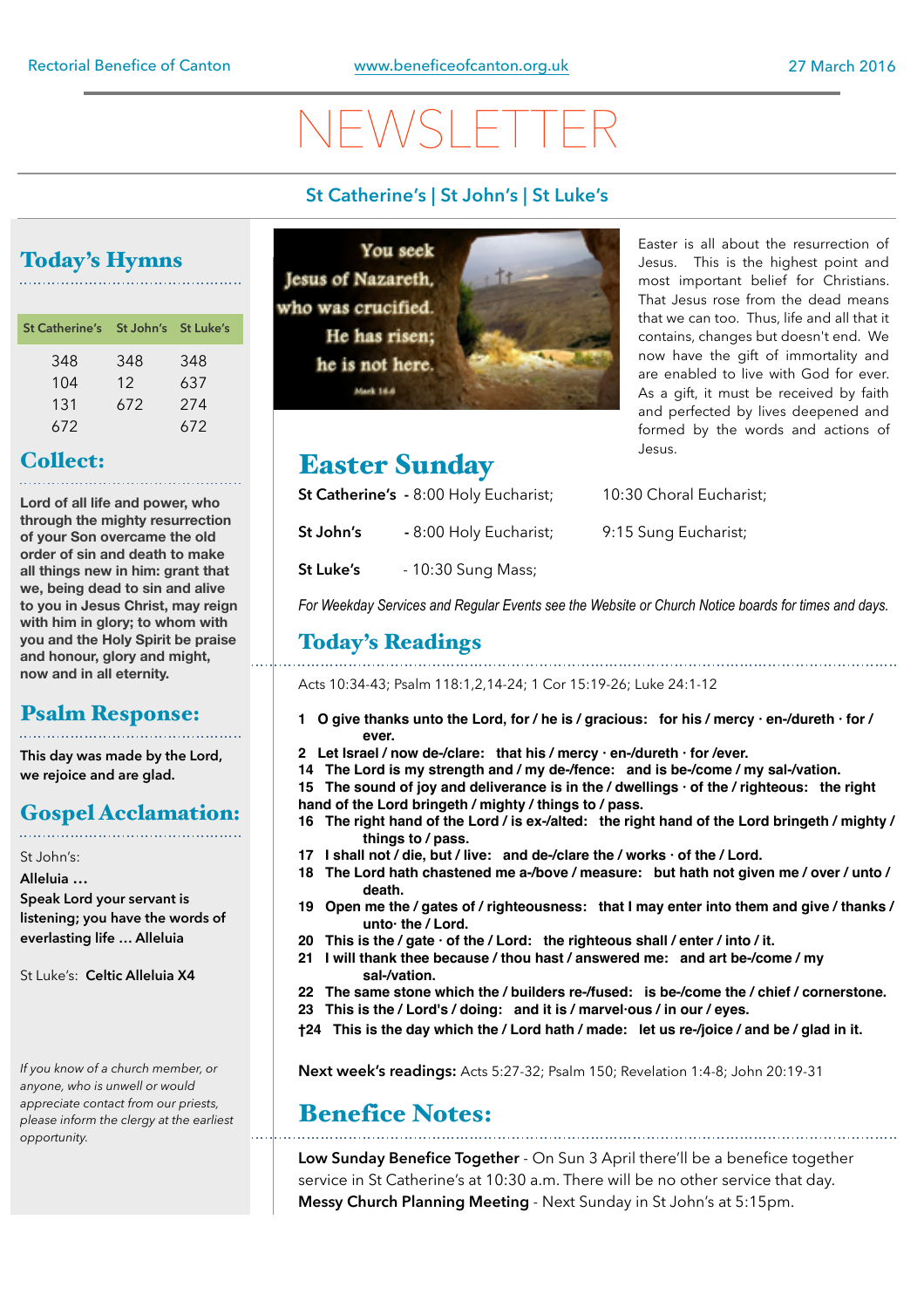#### Rectorial Benefice of Canton [www.beneficeofcanton.org.uk](http://www.beneficeofcanton.org.uk) 27 March 2016

**Benefice Magazine -** Copies of the Spring Edition of the Benefice Magazine are now available at the back of our churches. **Llandaff Diocesan Clergy School -** Advance notice that the clergy of the diocese will be in Oxford from 11-14 April. There will be no week day services in the benefice on those days.

**Mothers' Union -** Canton Benefice Mothers' Union are holding a coffee morning in St Catherine's Church Hall on Saturday 9 April 10am - 12noon to raise funds for the holiday caravan in Porthcawl. Admission £1 various stalls.

**Confirmation Programme 2016** - There will be a information and registering meeting in St John's on Sunday 24 April at 3:15. If you would like to be confirmed this year please contact the clergy for details.

**Youth Club** - The Youth Club has stopped now for the Easter break. It resumes on Friday 15 April from 7-9pm. We are still in need of leaders and helpers to help make our club sustainable and safe for the future. Please contact Fr Phelim.

**Newsletter Email** - If you'd like an email copy of the newsletter and readings please ask Sheila on [mgsmkelly1@gmail.com](mailto:mgsmkelly1@gmail.com)  **Meetings and PCC** - The next PCC meeting is on Sunday 17 April in St John's at 7pm. Pastoral Care Meeting is on Tuesday 19 April in St John's at 7:30 pm. Youth Team Meeting at the Vicarage on Thursday 21 April at 7:30 pm. The Easter Vestry will be on Wednesday 27 April at St Luke's.

**Newsletter items** - any items for inclusion in the newsletter please send to Linsay Jones [linsaycoolhouse@hotmail.com](mailto:linsaycoolhouse@hotmail.com) . Space is always limited so keeping it brief avoids us editing your message.

#### St Catherine's Notes:

**Bookings -** To book the Hall contact the clergy or email [hall.stcatherines@gmail.com.](mailto:hall.stcatherines@gmail.com)

**Brownies and Guides** - New leaders needed. For details contact Clare: 07787 225766 or [clare@teulubevan.plus.com](mailto:clare@teulubevan.plus.com) or take one of the flyers detailing what is involved from the back of the Church.

**Choir Members Needed** - 'We are in need of some new members to join the choir – adults and children. If you like singing then come and join us – no musical knowledge needed just an in-tune voice; help/training will be given. Our church has a long history of choral singing and we would like to maintain this for the future. Contact Colin, the choir master. **Midweek Services:** Holy Eucharist at 11:00 am on Wednesdays

## St John's Notes:

**Church Booking -** To book the church please contact the clergy. For concerts contact Gill Winton (see website). **Midweek Services:** Holy Eucharist at 10:30 am on Thursdays;

#### St Luke's Notes:

**Hall Bookings -** To book the Hall please contact Jackie or Haydn Page on 029 2091 3808 [haydnpage@hotmail.co.uk](mailto:haydnpage@hotmail.co.uk) **Midweek Services:** Masses at 10:00 am on Tuesdays, Wednesdays; 6:30 pm on Fridays; and 10:30 am on Saturdays**.**

**Recently Departed:** David Earnest Jones, Iris Hobbs, Fred Sage, Jean Parsons, Arthur Payne

#### This Week in the Benefice: (Diocesan Prayer / Anglican Prayer Cycle / Events and Services)

**Sun 27** Laleston & Merthyr Mawr w Penyfai, Mike Lewis (C, NSM); **Easter Sunday**

**Mon 28** Llandyfodwg & Cwmogwr: Julian Jenkins (Pin C); Brisbane – (Australia)

**Tues 29** Llangeinor and the Gawr Valley: Roger Pitman (PinC); Bristol & Swindon

**Wed 30**The Governing Body and those who represent the Diocese; British Columbia & the Yukon

**Thur 31** Llangynwyd w Maesteg: Geraldine Blyth (V); Bujumbura-(Burundi); **St Brynach, Abbot**

- **Fri 1 April** Llanhharan w Peterston-Super-Montem, Barbara Wood (PinC); Bukavu- (Congo); **Griffiths Jones, priest**
- **Sat 2** Llanilid w Pencoed, Ian Hodges (V); Bukedi-(Uganda)
- **Sun 3** Llansantffraid Bettwys & Aberkenfig, Stephen Pare (PinC); Province of Indian Ocean; **Benefice Together (St Cat's)**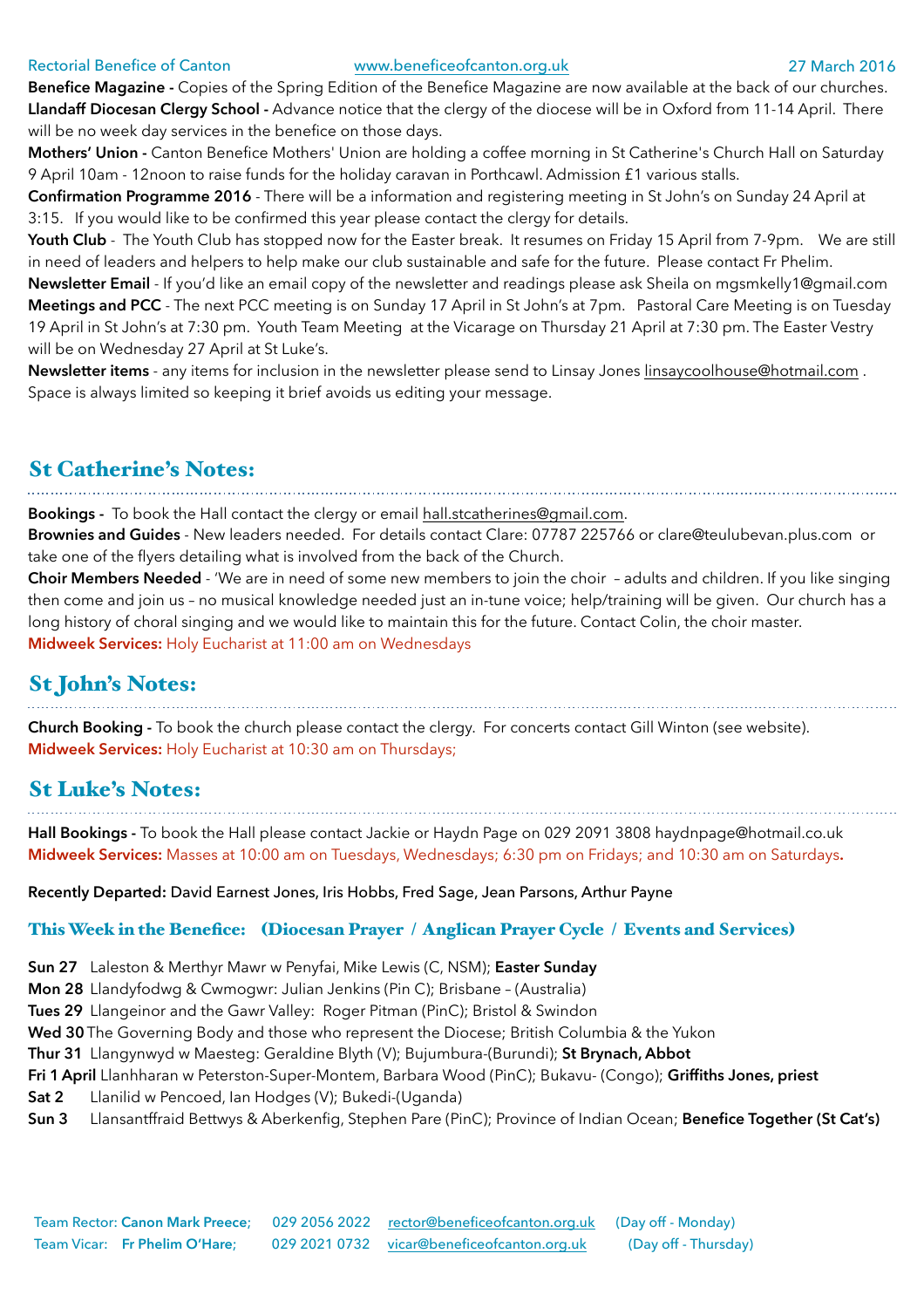### **27th March 2016 – Easter Day**

#### **Collect of the Day**

Lord of all life and power, who through the mighty resurrection of your Son overcame the old order of sin and death to make all things new in him: grant that we, being dead to sin and alive to you in Jesus Christ, may reign with him in glory; to whom with you and the Holy Spirit be praise and honour, glory and might, now and in all eternity.

#### **First Reading**

A reading from the Acts of the Apostles.

Peter began to speak to those assembled in the house of Cornelius. 'I truly understand that God shows no partiality, but in every nation anyone who fears him and does what is right is acceptable to him. You know the message he sent to the people of Israel, preaching peace by Jesus Christ – he is Lord of all. That message spread throughout Judea, beginning in Galilee after the baptism that John announced: how God anointed Jesus of Nazareth with the Holy Spirit and with power; how he went about doing good and healing all who were oppressed by the devil, for God was with him. We are witnesses to all that he did both in Judea and in Jerusalem. They put him to death by hanging him on a tree; but God raised him on the third day and allowed him to appear, not to all the people but to us who were chosen by God as witnesses, and who ate and drank with him after he rose from the dead. He commanded us to preach to the people and to testify that he is the one ordained by God as judge of the living and the dead. All the prophets testify about him that everyone who believes in him receives forgiveness of sins through his name.'

*Acts 10.34-43* 

This is the word of the Lord. **Thanks be to God.** 

*Psalm 118.1-2,14-24* 

R **This day was made by the Lord; we rejoice and are glad.**  Give thanks to the Lord, for he is good; his mercy endures for ever. Let Israel now proclaim, 'His mercy endures for ever.' **R** 

The Lord is my strength and my song, and he has become my salvation. There is a sound of exultation and victory in the tents of the righteous: 'The right hand of the Lord has triumphed! the right hand of the Lord is exalted! the right hand of the Lord has triumphed!' **R**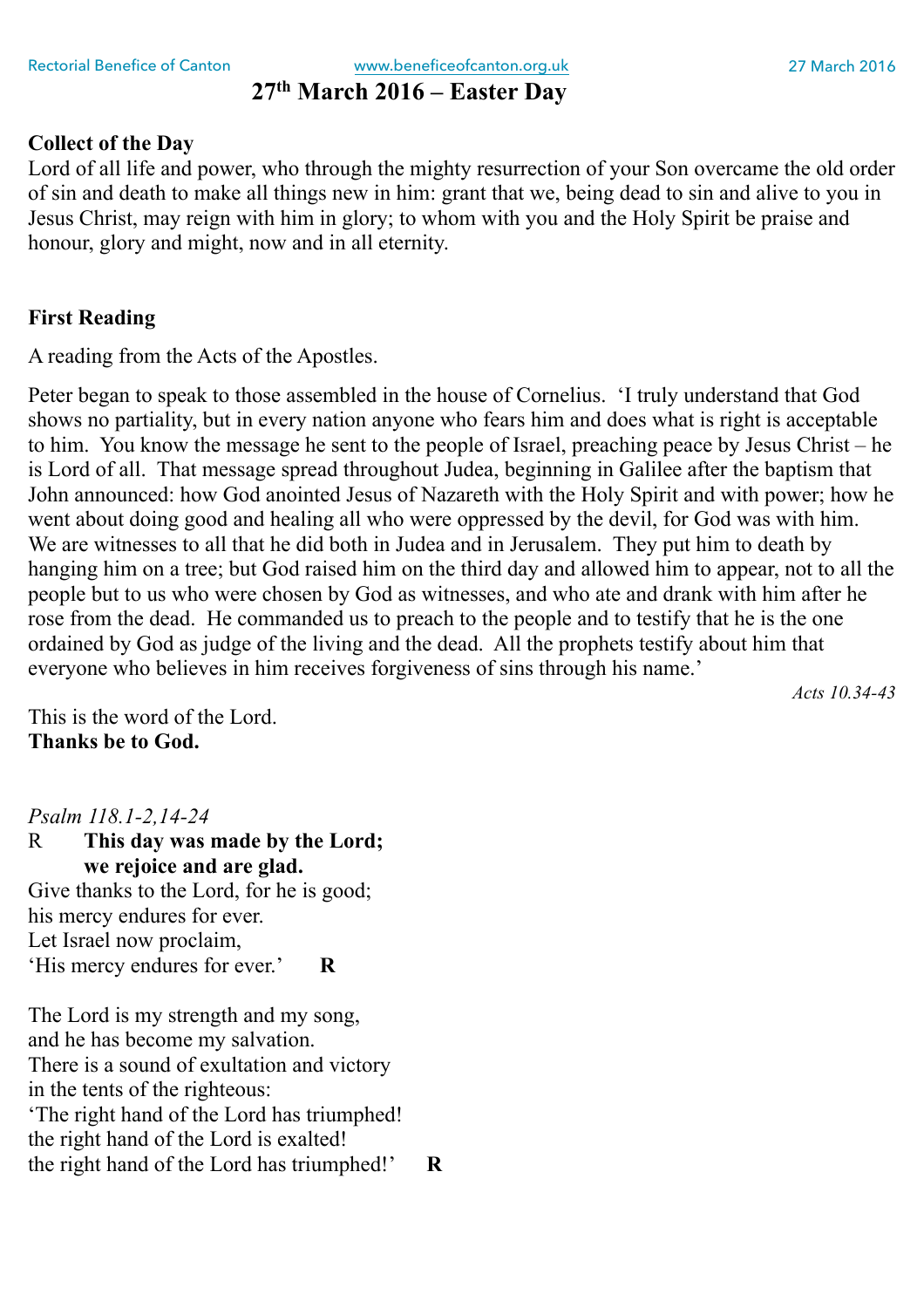I shall not die, but live, and declare the works of the Lord. The Lord has punished me sorely, but he did not hand me over to death. Open for me the gates of righteousness; I will enter them; I will offer thanks to the Lord. **R** 

'This is the gate of the Lord; whoever is righteous may enter.' I will give thanks to you, for you answered me and have become my salvation. The same stone which the builders rejected has become the chief corner-stone. **R** 

This is the Lord's doing, and it is marvellous in our eyes. On this day the Lord has acted; we will rejoice and be glad in it. **R**  R **This the day was made by the Lord; we rejoice and are glad.** 

#### **Second Reading**

A reading from the first letter of Paul to the Corinthians.

If for this life only we have hoped in Christ, we are of all people most to be pitied. But in fact Christ has been raised from the dead, the first fruits of those who have died. For since death came through a human being, the resurrection of the dead has also come through a human being; for as all die in Adam, so all will be made alive in Christ. But each in his own order: Christ the first fruits, then at his coming those who belong to Christ. Then comes the end, when he hands over the kingdom to God the Father, after he has destroyed every ruler and every authority and power. For he must reign until he has put all his enemies under his feet. The last enemy to be destroyed is death.

*1 Corinthians 15.19-26* 

This is the word of the Lord. **Thanks be to God.**

**Gospel** 

Hear the holy Gospel of our Lord Jesus Christ according to Luke. **Glory to you, O Lord.**